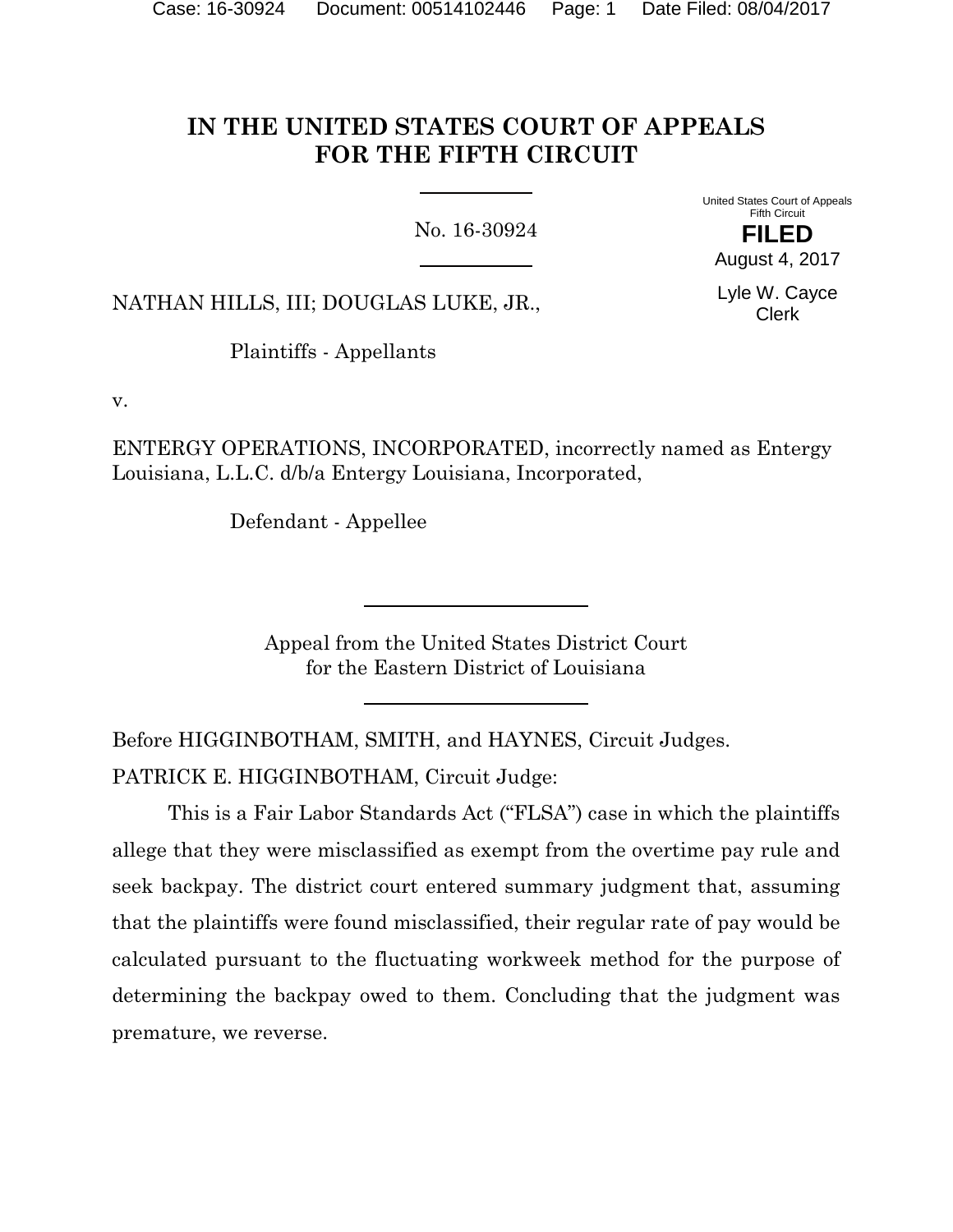### **I**

The FLSA guarantees to all covered employees who work more than forty hours in one week overtime pay at a rate of 1.5 times their regular pay rate.<sup>1</sup> However, certain types of employees are exempt from this guarantee, for example, "executive, administrative, or professional" employees.2 If an employer has hired an employee on the premise that she is exempt from the overtime pay guarantee, and she works overtime hours, but she believes herself "misclassified," then she may bring a misclassification action under the FLSA.3 If the court agrees that the employee is not, in fact, subject to an FLSA exemption, then she is entitled to backpay to compensate the overtime hours she worked without benefiting from an overtime rate. The instant lawsuit is such a misclassification action.

The plaintiffs here are nineteen employees or former employees of the defendant, Entergy Operations, Inc. ("EOI"), which operates a nuclear power plant near Killona, Louisiana. Federal law requires nuclear power plants to be staffed with a well-trained security force. EOI had previously staffed its Killona plant with security personnel from a private security contractor called Wackenhut. All of the plaintiffs are former Wackenhut security contractors. In 2009, EOI chose to move its security force in-house, so it made full-time job offers to many of the Wackenhut contractors who had been filling the role, including each of the plaintiffs. These job offers were all premised on the

<sup>&</sup>lt;sup>1</sup> 29 U.S.C. § 207(a)(1) ("Except as otherwise provided in this section, no employer shall employ any of his [covered] employees . . . for a workweek longer than forty hours unless such employee receives compensation for his employment in excess of the hours above specified at a rate not less than one and one-half times the regular rate at which he is employed."); *Cleveland v. City of Elmendorf, Tex.*, 388 F.3d 522, 526 (5th Cir. 2004).<br><sup>2</sup> 29 U.S.C. § 213(a)(1).

<sup>3</sup> *Id.* § 216(b).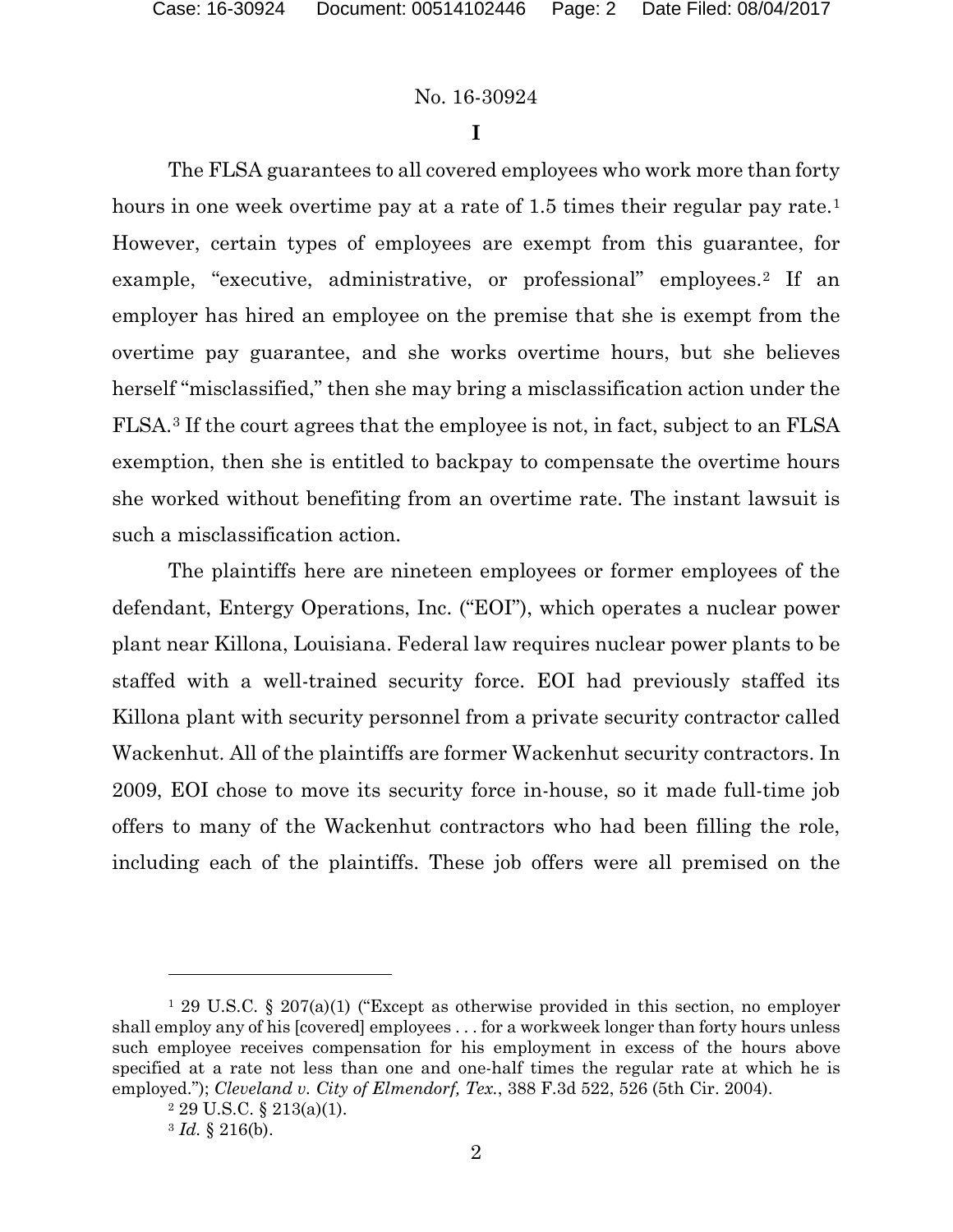plaintiffs' being exempt from the FLSA's overtime guarantee. They accepted the jobs and became "security shift supervisors" at EOI's Killona plant.

 Thereafter, the plaintiffs came to believe their exempt classification wrong, so they brought this misclassification action, seeking backpay for allegedly underpaid overtime hours. The parties cross-moved for summary judgment on the classification issue, the plaintiffs seeking judgment that they were wrongly classified as exempt, and EOI seeking a judgment that the plaintiffs were correctly classified as exempt pursuant to the administrative exemption. The district court denied both of those motions, finding a genuine dispute whether the plaintiffs' positions met the standard for being considered "administrative." The misclassification issue has yet to be decided, and it is not before us.

 Rather, we review two partial summary-judgment rulings of the district court relating to the calculation of backpay if the plaintiffs are ultimately found misclassified at trial. First, the court entered summary judgment that the fluctuating workweek method would apply to calculate the plaintiffs' regular rate of pay for the purpose of determining their proper overtime rate of pay.4 Second, the court entered summary judgment that any backpay awarded to each plaintiff would be offset by the amount of discretionary bonuses each was paid. In a typical case, these interlocutory rulings would not be appealable with the case still pending in the district court.5 But here, the two remedy-related rulings described had the combined effect of reducing below zero the maximum possible recovery of two of the plaintiffs. Specifically, the application of the fluctuating workweek method to their claims resulted in recoveries low enough to be offset entirely by the application of the bonus offsets. The district court

<sup>4</sup> The court denied summary judgment on the fluctuating-workweek-method issue as to four plaintiffs, but those four plaintiffs are not before the court in this appeal.

<sup>5</sup> *See* 28 U.S.C. § 1292.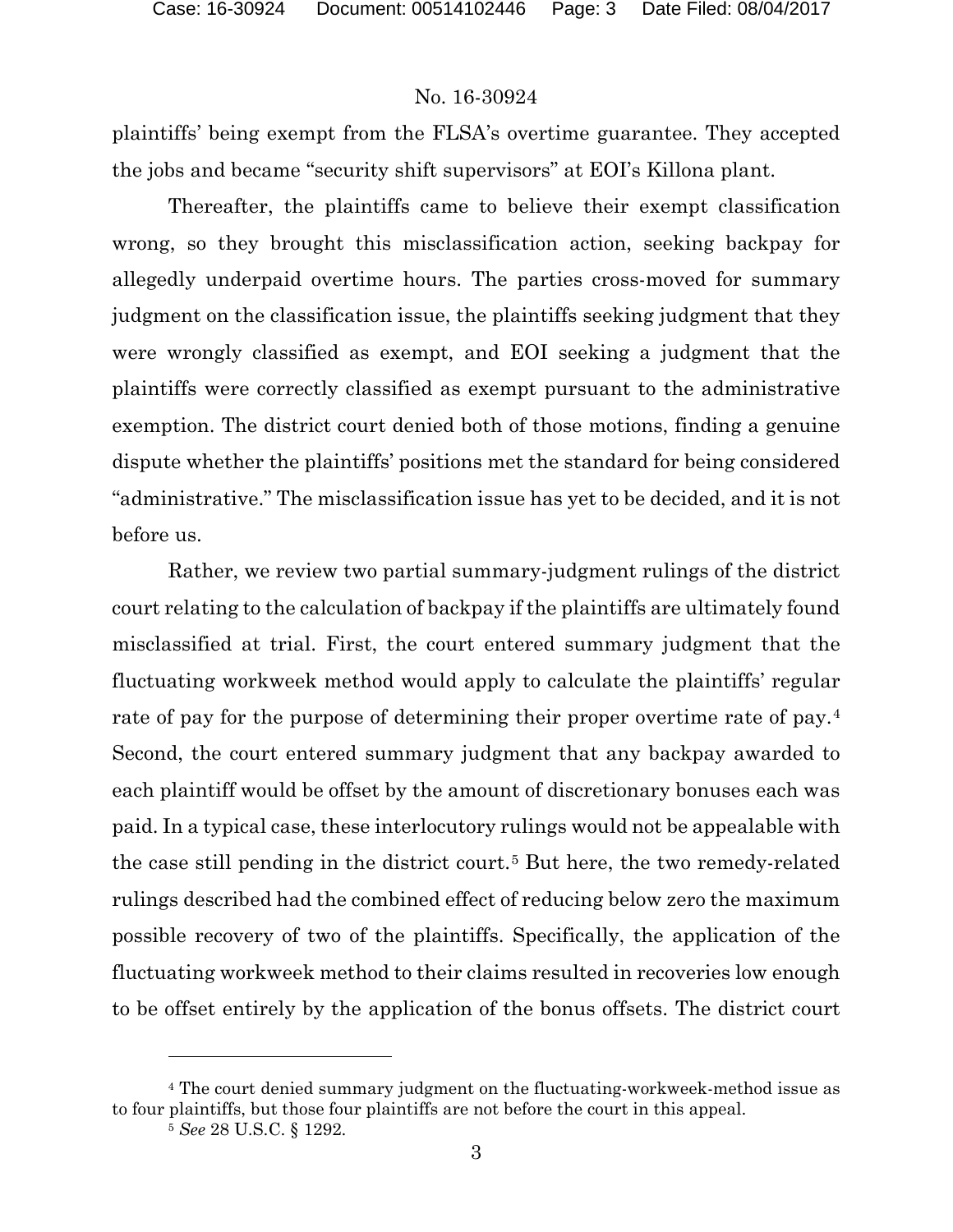dismissed the two as presenting no justiciable case or controversy and entered final judgment against them. They appealed that final judgment, complaining of the two remedy-related rulings that nullified their recoveries, and became the appellants here—Nathan Hills, III, and Douglas Luke, Jr. The district court stayed proceedings as to the seventeen remaining plaintiffs pending the outcome of this appeal. Hills and Luke ask us to reverse the fluctuatingworkweek-method and bonus-offset summary judgments, reverse the final dismissals as to them, and remand their revived claims to be reinstated in the lawsuit.

#### **II**

We review a district court's grant of summary judgment *de novo*, applying the same standard as the district court.6 Summary judgment may be affirmed for any reason raised to the district court and supported by the record, and we are not bound by the grounds articulated by the district court.7 "The court shall grant summary judgment if the movant shows that there is no genuine dispute as to any material fact and the movant is entitled to judgment as a matter of law."8 "When considering a motion for summary judgment, the court views all facts and evidence in the light most favorable to the non-moving party."9

### **III**

We first consider whether the fluctuating workweek method applies to the calculation of the plaintiffs' regular rate of pay, which would in turn determine their overtime rate of pay and overall backpay compensation. Because of the posture of this case, we assume for the purpose of this issue that

<sup>6</sup> *Roberts v. City of Shreveport*, 397 F.3d 287, 291 (5th Cir. 2005).

<sup>7</sup> *Chevron U.S.A., Inc. v. Traillour Oil Co.*, 987 F.2d 1138, 1146 (5th Cir. 1993).

<sup>8</sup> FED. R. CIV. P. 56(a).

<sup>9</sup> *Moss v. BMC Software, Inc.*, 610 F.3d 917, 922 (5th Cir. 2010).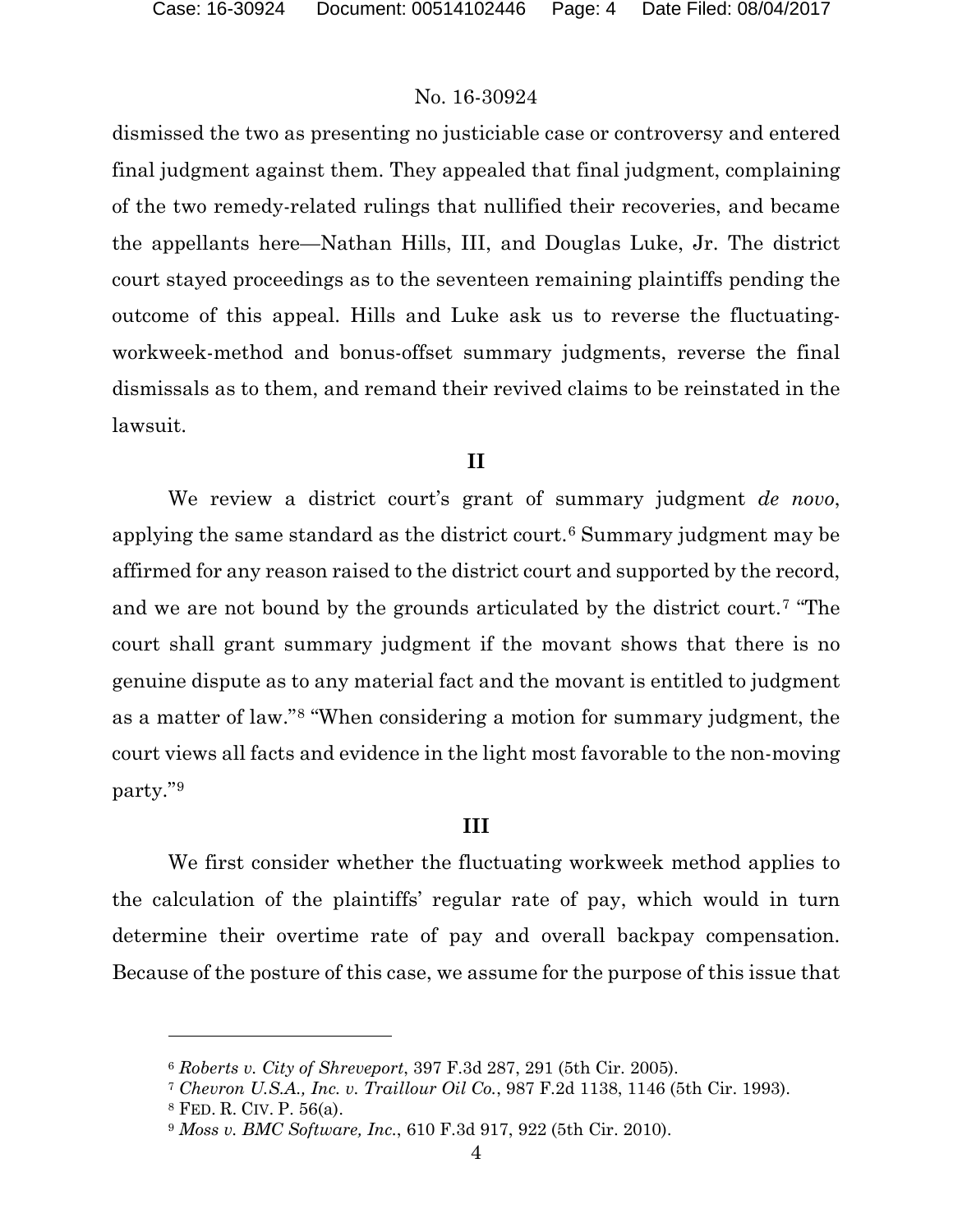the plaintiffs were misclassified and are owed overtime backpay; the question is how to compute that remedy.

### **A**

The backpay owed to a successful misclassification plaintiff is the extra pay that she should have received for working overtime hours at 1.5 times her regular rate of pay. The court's preliminary task, therefore, is to determine the employee's regular rate of pay. "Calculation of the correct 'regular rate' is the linchpin of the FLSA overtime requirement"10—an often tricky calculation that the Supreme Court has called "perplexing."11 The Wage and Hour Division of the Department of Labor attempts to assist with its guidance and examples in the Code of Federal Regulations that this court and others often rely on.12

The conceptual complexity posed here lies in converting salaried employees' salaries into regular *hourly* rates of pay for the purpose of determining proper overtime pay. Overtime is computed in terms of an hourly rate, so when an employee is compensated by salary or other basis, the compensation must be converted to an hourly rate.13 In general, this "is computed by dividing the salary by the number of hours which the salary is intended to compensate"14—referred to as the "fixed" or "standard" method of calculating a salaried employee's regular hourly rate of pay.15

<sup>10</sup> *O'Brien v. Town of Agawam*, 350 F.3d 279, 294 (1st Cir. 2003).

<sup>11</sup> *Bay Ridge Operating Co. v. Aaron*, 334 U.S. 446, 448 (1948).

<sup>12</sup> 29 C.F.R. §§ 778.107–.122. *See, e.g.*, *Samson v. Apollo Resources, Inc.*, 242 F.3d 629 (5th Cir. 2001); *Griffin v. Wake Cty.*, 142 F.3d 712 (4th Cir. 1998).

<sup>13</sup> 29 C.F.R. § 778.109 ("The 'regular rate' under the Act is a rate per hour. The Act does not require employers to compensate employees on an hourly rate basis; their earnings may be determined on a piece-rate, salary, commission, or other basis, but in such case the overtime compensation due to employees must be computed on the basis of the hourly rate derived therefrom and, therefore, it is necessary to compute the regular hourly rate of such employees during each workweek.").

<sup>14</sup> *Id.* § 778.113(a).

<sup>15</sup> *See Black v. SettlePou, P.C.*, 732 F.3d 492, 496 (5th Cir. 2013).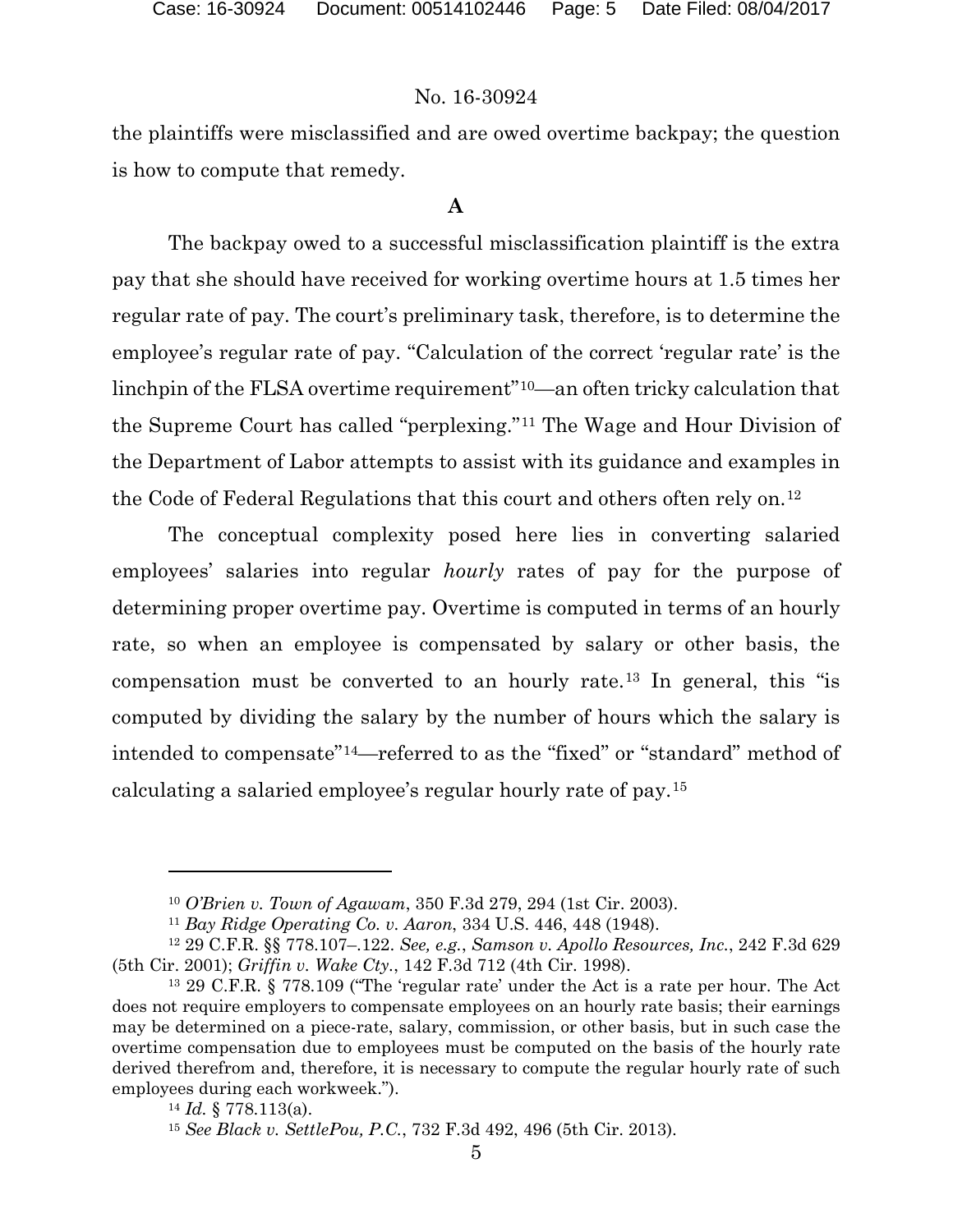However, for many salary relationships, there is no fixed number of hours that the employee is expected to work each week. Many, if not most, salaries are intended to compensate however many hours the job demands in a particular week, with the salary not increasing just because a particular week is onerous. The theory is that employees agree to this arrangement because, in return, the employer cannot reduce the salary when a different week happens to be light.<sup>16</sup> When an employee has agreed to this arrangement, her workweek is said to "fluctuate," so her regular rate of pay is determined by the "fluctuating workweek method."17 Under this method, the regular rate of pay is determined by examining each week individually and dividing the salary paid by the number of hours actually worked (because the salary was intended to compensate whatever number of hours that happened to be).18 The employee's regular hourly rate thus varies from week to week, so her proper overtime compensation similarly varies from week to week.19

"The question of whether an employer and employee agreed to a fixed weekly wage for fluctuating hours is a question of fact."20

The parties' initial understanding of the employment arrangement as well as the parties' conduct during the period of employment must both be taken into account in determining whether the parties agreed that the employee would receive a fixed salary as compensation for all hours worked in a week, even though the number of hours may vary each week.<sup>21</sup>

<sup>16</sup> *See* 29 C.F.R. § 778.114(c)("The 'fluctuating workweek' method of overtime payment may not be used unless . . . the employer pays the salary even though the workweek is one in which a full schedule of hours is not worked.").

<sup>17</sup> *Id.*; *Black*, 732 F.3d at 496.

<sup>18</sup> 29 C.F.R. § 778.114(a).

<sup>19</sup> *Id.*

<sup>20</sup> *Black*, 732 F.3d at 498.

<sup>21</sup> *Id.* at 499.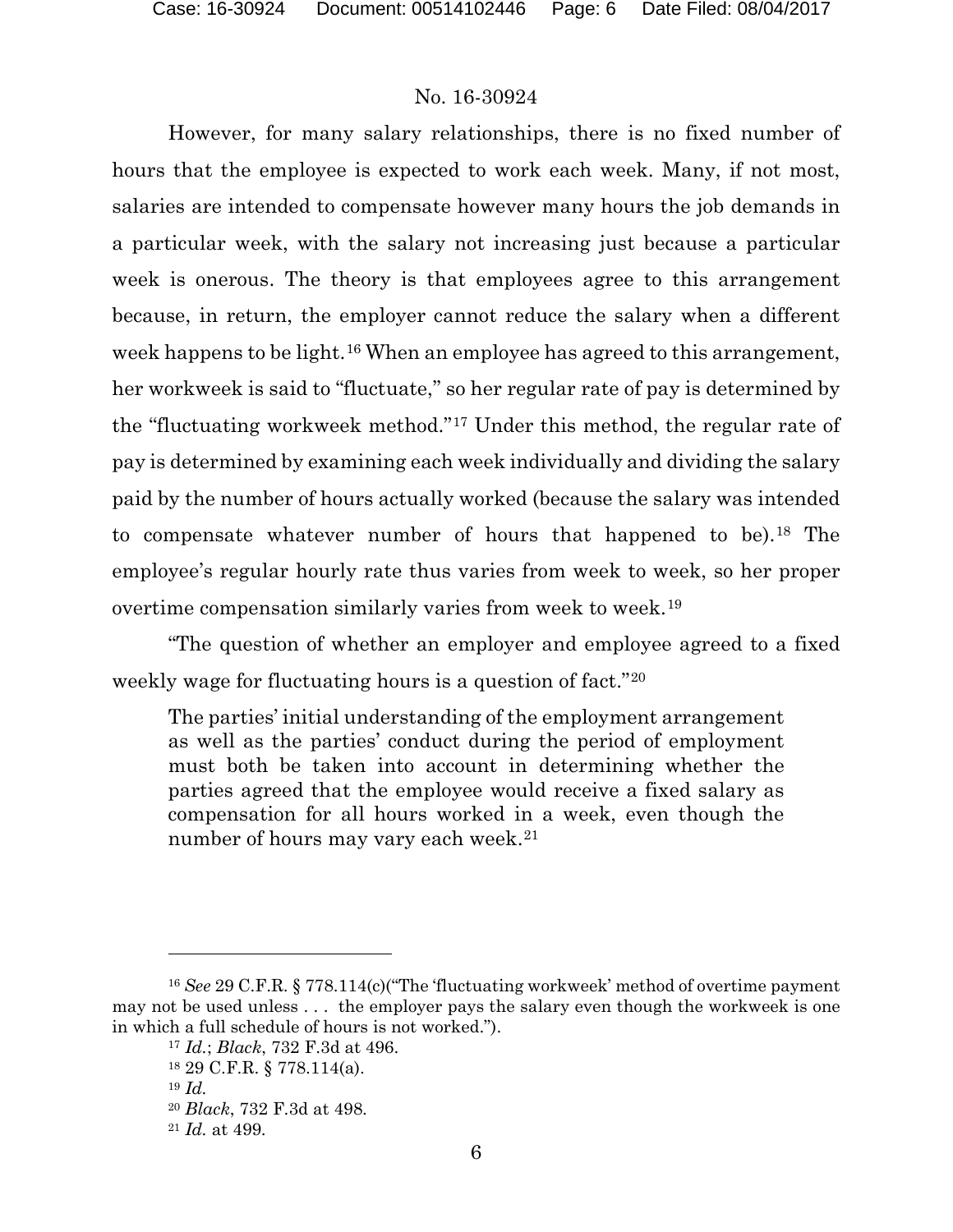$\overline{a}$ 

### No. 16-30924

In this circuit, the employees bear the burden of demonstrating that the fluctuating workweek method is inapplicable.22

### **B**

Here, the undisputed summary-judgment evidence established that, at a minimum, the plaintiffs agreed to work and have their salary compensate an alternating, biweekly schedule of 36 hours every other week and 48 hours every other week. They were all "security shift supervisors" at the power plant, and acknowledged their understanding that they would be expected to work three 12-hour shifts every other week, with every other week consisting of four 12-hour shifts. Beyond that baseline, the parties have offered conflicting testimony and evidence regarding what the plaintiffs understood and agreed were the requirements of their position. The plaintiffs argue and have submitted evidence that they believed their schedules would be limited to the alternating 36- and 48-hour weeks. EOI argues and has submitted evidence that the plaintiffs knew they would be require to work more than that baseline.

For instance, Hills testified in his deposition: "My schedule was supposed to be 48 and 36." Luke testified that he believed his salary was intended to compensate the normal 36/48 schedule. Moreover, while EOI's hiring manager testified that incoming security shift supervisors would be expected to fill in for security officers who did not show up for work, he acknowledged that he did not explain this to any of the plaintiffs when he made their job offers. Even EOI's director of security admitted: "It's a two-week pay cycle where, one week, you're scheduled for forty-eight hours; the next week, you're scheduled for thirty-six hours."

<sup>22</sup> *See Samson*, 242 F.3d at 636. *But see O'Brien*, 350 F.3d at 288 n.17 ("The circuits are split on the question whether the employee or the employer bears the burden of proof under § 778.114.") (collecting cases).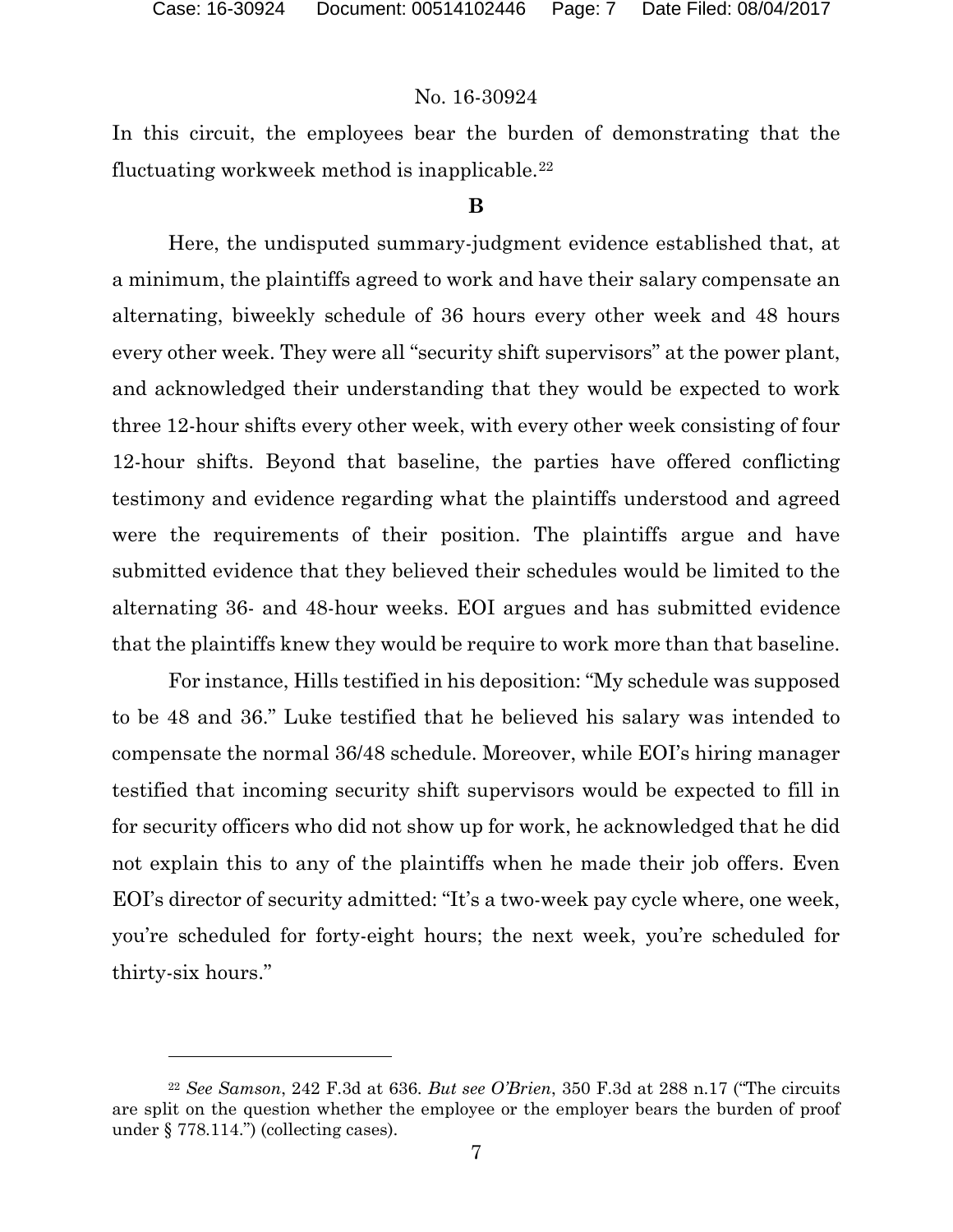$\overline{a}$ 

### No. 16-30924

Nonetheless, there is evidence going the other way in EOI's favor. For instance, several of the plaintiffs joined together and signed a letter to EOI management complaining of the number of hours they were being required to work mere days after having been hired. EOI argues that this letter demonstrates an awareness on the part of the signers of what the expectations would be from the outset. The plaintiffs urge the opposite inference: that they complained promptly upon discovering that they were misled about the job's requirements.23 This conflicting evidence and interpretations drawn therefrom are sufficient to raise a genuine issue of fact as to what the parties agreed to.

However, the district court entered summary judgment against the plaintiffs, holding as a matter of law that the fluctuating workweek method would apply to compute their regular rate of pay—a method that would count against the plaintiffs *all* of the hours that they ended up working each week even though, if they are to be believed, they agreed to a limited schedule. While the district court acknowledged the disputed record, it focused on the plaintiffs' admission that their weekly schedule was to alternate between 36 hours and 48 hours. The district court thought this biweekly alternation to be "fluctuating" within the meaning of the fluctuating workweek method, hence its grant of summary judgment that the method applied. We disagree, concluding that this is too literal a conception of "fluctuating."

 The fluctuating workweek method may be applied only where the employee "clearly understands" that her salary is intended to compensate any *unlimited* amount of hours she might be expected to work in any given week as the CFR puts it, "whatever hours the job may demand in a particular

<sup>23</sup> *See Black*, 732 F.3d at 501 ("By immediately and repeatedly voicing her disagreement with her lack of overtime pay after being reclassified as exempt, Black did much, short of quitting her job, to show that she did not agree that her fixed weekly salary was intended to compensate her for all of the hours she worked each week.").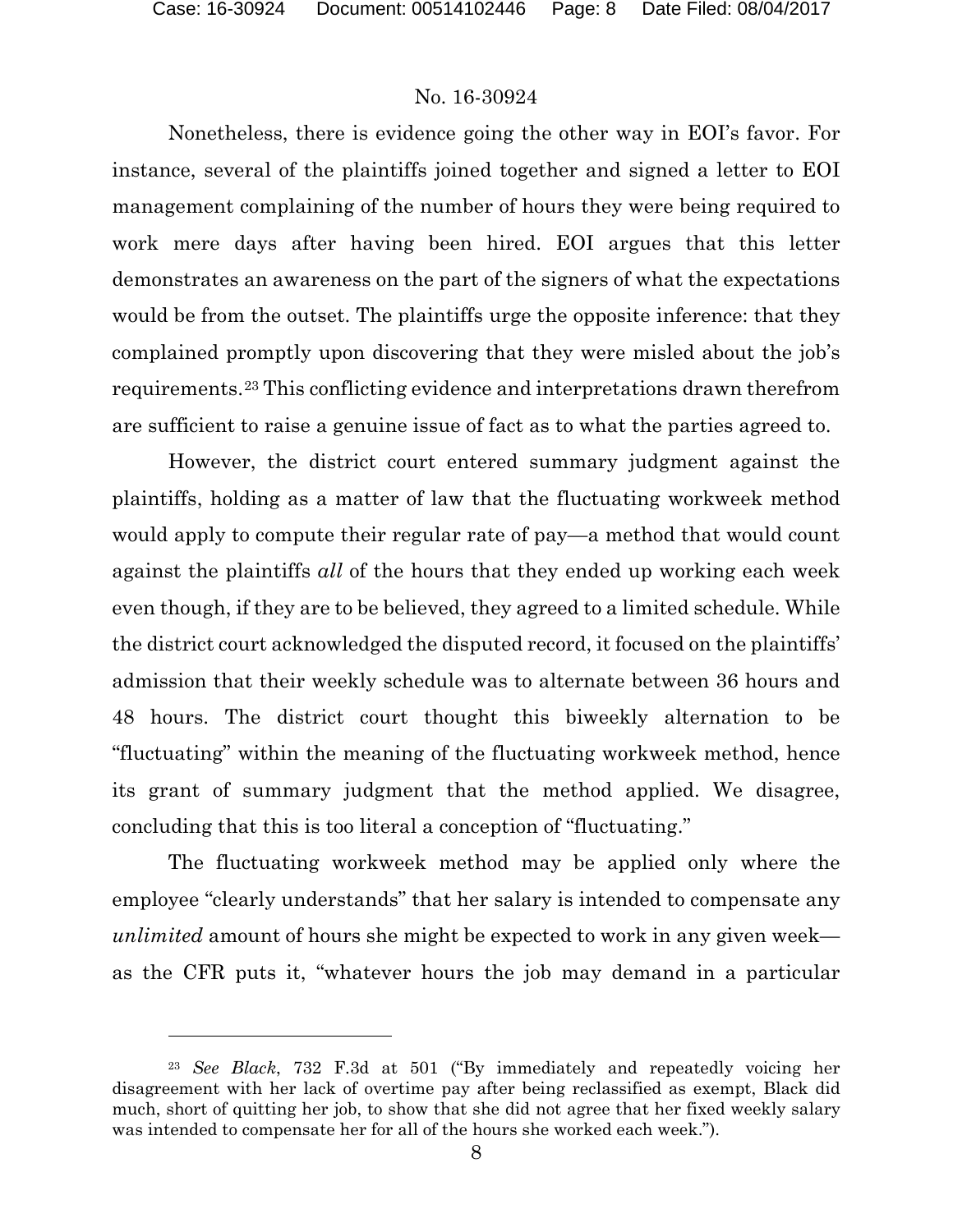workweek."24 It does not necessarily apply, as a matter of law, to any and all deviation from week to week. The plaintiffs here, if believed, agreed only to a weekly work schedule that alternated between two fixed amounts of hours. Though that schedule alternates from week to week, it is "fixed" in the sense that the parties agreed to it at the outset of their employment relationship (or so the plaintiffs testified; we make no evidentiary determinations). This biweekly alternating, but fixed, schedule is not necessarily "fluctuating" as that term of art is used in the fluctuating workweek method.25

The district court also emphasized the fact that most of the plaintiffs, including the instant appellants, testified that they knew they would not be receiving overtime compensation. In fact, the sole reason the district court *denied* summary judgment on the fluctuating-workweek-method issue as to four other plaintiffs not party to this appeal was because they all testified that they *did* believe they would receive additional overtime compensation. This emphasis is misplaced. Salaried, but misclassified, employees may well understand themselves not be to receiving overtime compensation. That does not alleviate liability under the FLSA, nor does it reduce the backpay they are owed if they are misclassified. That they understood they were not receiving overtime pay does not imply that they clearly understood their salary to compensate unlimited hours each week.

The Fourth Circuit, when confronted with a nearly identical biweekly arrangement, held that it "unquestionably" supported the application of the fluctuating workweek method.26 Respectfully, we decline to follow *Griffin*. Its

l

<sup>24</sup> 29 C.F.R. § 778.114(c).

<sup>25</sup> *But see Griffin*, 142 F.3d at 715 (under Fourth Circuit precedent, a biweekly schedule that alternates between two fixed amounts of hours constitutes fluctuation).

<sup>26</sup> *Id.* at 715 (where EMTs agreed to work a schedule that alternated between 48-hour weeks and 72-hour weeks, employer was correct to apply fluctuating workweek method,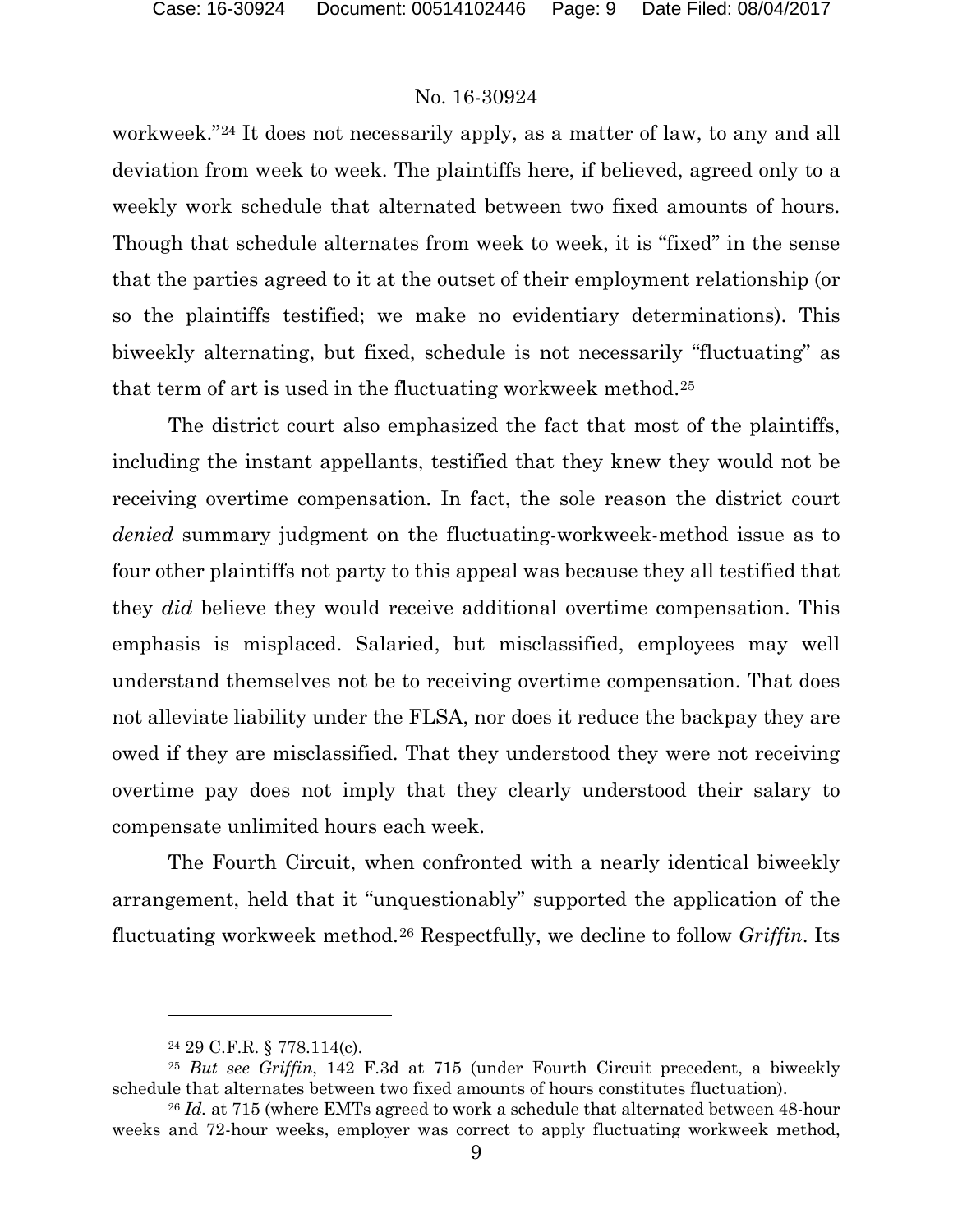holding is traceable back to a 1966 Administrative Letter Ruling of the Wage and Hour Division of the Department of Labor, which the court read as having "determined that an employer could use the fluctuating workweek method to pay employees who worked alternating forty-three and fifty-one hour workweeks pursuant to a fixed schedule."27 We do not so read that Letter Ruling. To our eyes, it concludes only that the employer met the requirements of the method *if the method applied*, but then gives several reasons that it cannot tell from the information presented whether the method applies at all.28 Additionally, a 1994 Opinion Letter of the same division, when asked about firefighters whose schedules "provide[d] two work periods of 216 hours followed by one 240-hour work period before the cycle repeat[ed]," opined: "The information you have submitted appears to indicate that the City pays firefighters monthly salaries that are intended to be straight-time pay for a fixed, or scheduled, number of hours in each work period."29 And in any event, "[i]nterpretive and opinion letters by the Department of Labor do not *per se* bind the court."30 We depart from our Fourth Circuit colleagues because we conclude that the reading of "fluctuating" explained here more faithfully applies that term's "technical meaning" in the FLSA regulations instead of its "lay understanding."31

notwithstanding the EMTs' argument that their schedule fluctuated "in a predictable manner" rather than "in a wholly irregular and unpredictable manner").

<sup>27</sup> *See Flood v. New Hanover Cty.*, 125 F.3d 249, 253 (4th Cir. 1997) (citing "DOL Administrative Letter Ruling of May 18, 1966, *reprinted in* Gilbert J. Ginsburg, *et al., Fair Labor Standards Handbook* app. III at 104 (1996)").

<sup>28</sup> *See* 1966 Letter Ruling ("While the illustrations you give concerning the 43 and 51 hours workweeks seem to meet the requirements of section 778.114, *we cannot tell with any certainty how your client's employees would be paid when they work less or more hours than those in a workweek*." (emphasis added)).

<sup>29</sup> Department of Labor, Wage & Hour Division, FLSA Opinion Letter of Mar. 21, 1994, 1994 WL 1004757 (emphasis in original). 30 *Samson*, 242 F.3d at 638–39.

<sup>31</sup> *Cf. Heder v. City of Two Rivers, Wis.*, 295 F.3d 777, 779 (7th Cir. 2002).